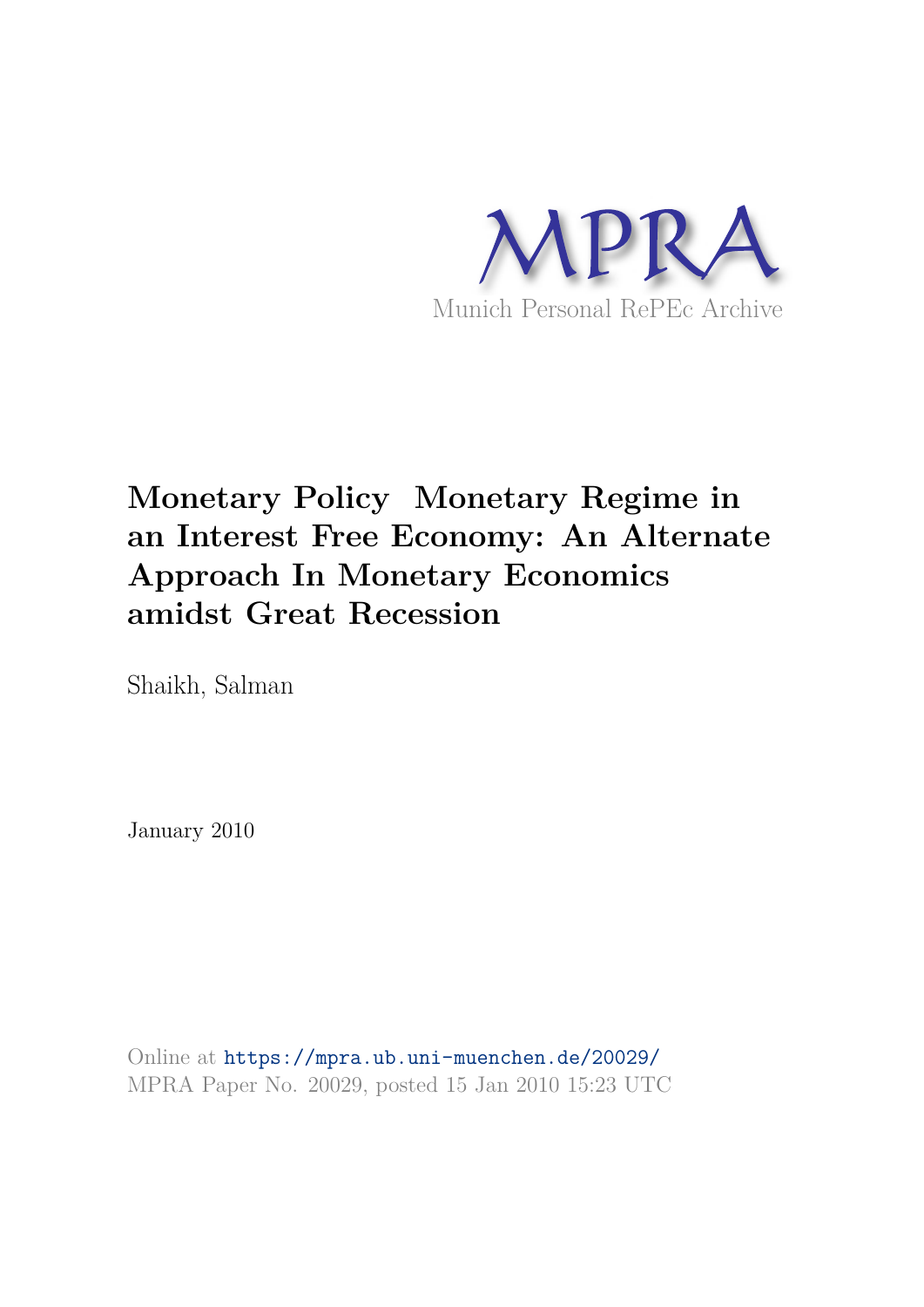# **Monetary Policy & Monetary Regime in an Interest Free Economy: An Alternate Approach In Monetary Economics amidst Great Recession**

**Salman Ahmed Shaikh MS (Szabist, Karachi) Lecturer, University of East, Pakistan salmanahmed\_hyd@hotmail.com www.islamiceconomics.viviti.com**

## *Abstract*

*This paper reviews limited, but precious academic literature on central banking and monetary management in Islamic finance. It discusses the building blocks of an Islamic monetary system. It discusses how savings would feature despite discontinuation of interest, how inflation will be checked with central banks not having at its disposal conventional OMO, how liquidity will be managed in banking sector when central bank wants to inject liquidity or mop up funds. How and to what extent the institution of Zakat would enable the government to meet its fiscal targets and does not crowd out private sector. How balance of payments and exchange rate stability can be managed in an interest free economy. If in the short term, the government or central bank needs alternative source of revenue other than Zakat, they can issue GDP linked bonds. This could replace T-bill and provide a base instrument for OMO and liquidity management in the banking and financial sector.* 

**Keywords:** *Islamic corporate finance, pricing of capital, interest free finance, Interest, Interest free economy, Usury, Time value of money, Riba, Musharakah, Mudarabah, Ijara, Salam, Istisna, Qard-e-Hasan, Diminishing Musharakah.*

#### **1. Introduction to Salient Features in Islamic Monetary Regime**

Monetary policy guidelines extracted from the Islamic economic principles can be categorized under the following heads.

- 1. Interest free economy
- 2. Assets backed money supply creation
- 3. Low to moderate inflation
- 4. Stable exchange rates
- 5. Increased Savings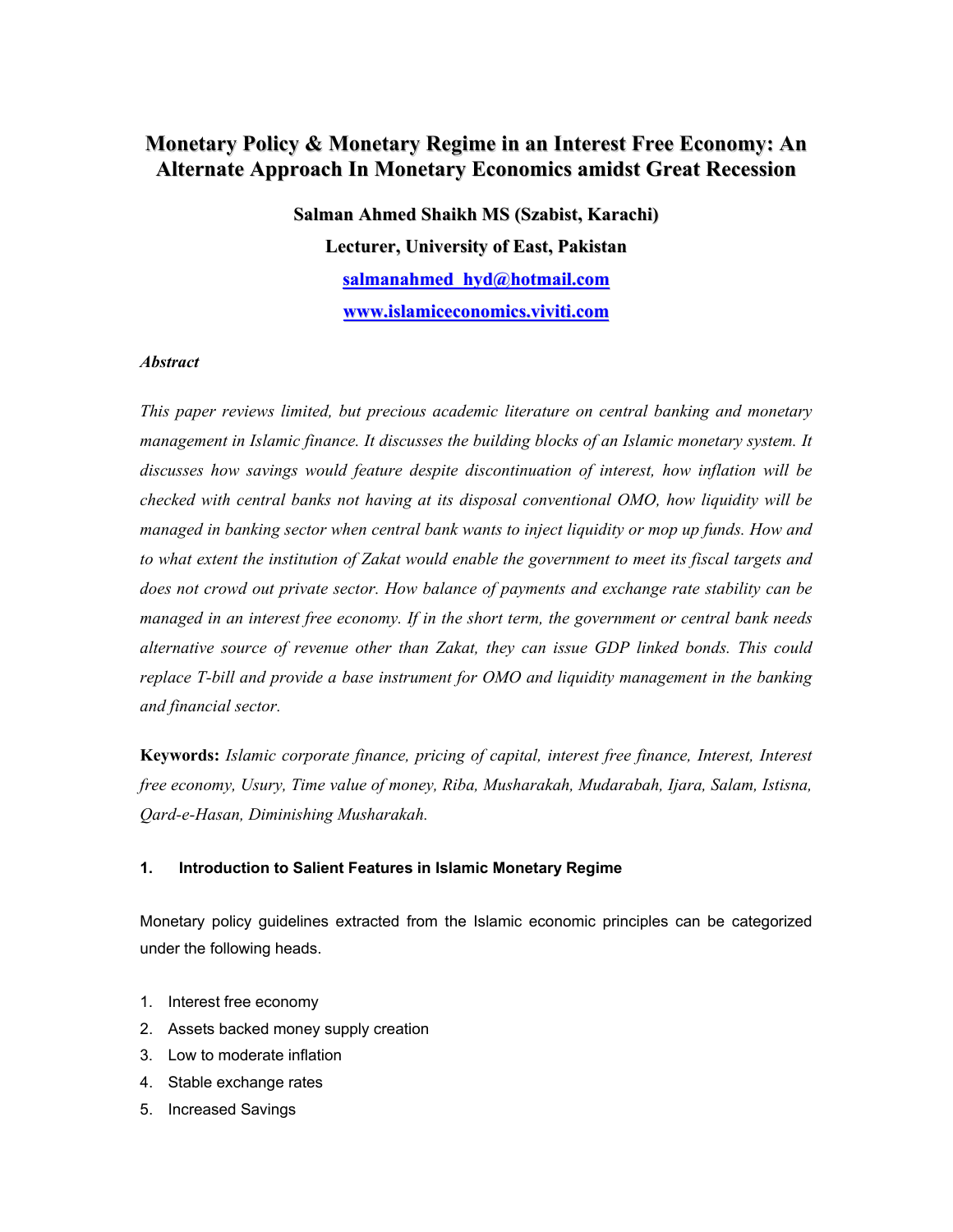#### **1.1 Interest Free Economy**

The proposed Islamic economic framework will be interest free. Interest will not only be removed from the banking system, but also from the economy. Fiscal incentives will encourage new entrants in oligopolistic markets and increase competition. The increased competition will depress prices to their natural level.

Furthermore, the fiscal space will also enable the government to use price discrimination in giving targeted subsidies to the poor and needy as discussed later as well.

## **1.2 Assets Backed Money Supply Creation**

Islamic banks will provide financing to create assets. Assets backed financing will result in productive activities and the funds will flow to the saving surplus units to saving deficient units in an efficient manner. Therefore, unrestrained money supply will not be possible. The problem of too much currency chasing too few goods will not occur and it will not result in inflationary pressures.

#### **1.3 Low to Moderate Inflation**

Four of the most important drivers of inflation are interest rates, depreciation of money, indirect taxes and price distortions due to imperfect markets. As it has been discussed above that in the proposed Islamic economic framework, interest will be removed from the economy and the money supply expansion will be dependent upon asset creation. Furthermore, fiscal incentives i.e. no indirect taxes and lenient tax rates on income/production bringing new entrants will make markets competitive and bring the prices down to their efficient level. Price manipulation and output restrictions resulting in deadweight loss will not occur in the proposed economic framework. Hence, inflation will grow at its natural level. The goods in which certain individuals have a greater consumer surplus, the price for them can be set higher using price discrimination.

#### **1.4 Stable Exchange Rates**

Since the focus is on increased productive capacity and not on deficit financing and tax base broadening along with fiscal incentives, the value of the currency will not be sacrificed to finance the deficits. Furthermore, fiscal incentives will lure foreign investors. A handsome license fee can be charged from foreign investors to finance government deficits in the short run before the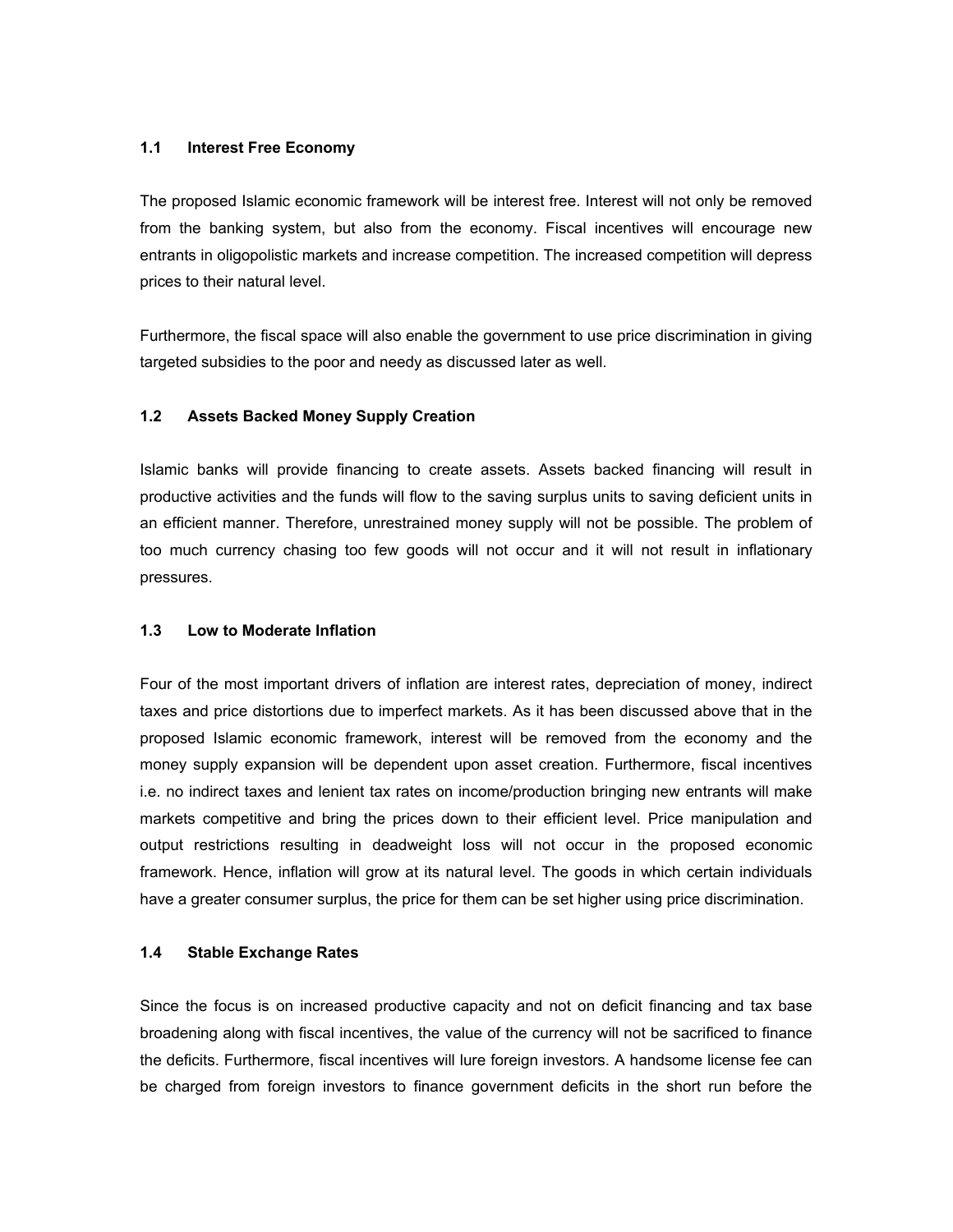proposed economic framework starts bringing its true advantages.

Exchange rate stability improves if balance of payments situation improves. Balance of Payment improves if the country's exports increase at a higher rate than imports. With interest not adding to the cost, it will decrease the cost of production and hence make exports more competitive. With no interest in the economy complemented by a wealth tax, equity investment will be boosted and the firms will be in a better position to generate financing through equity mode. Hence, investment in better technology and expansion to reap economies of scale would become possible.

#### **1.5 Savings**

In the interest based monetary system, the inflation sometimes cross interest rates and the real interest rate earned on an investment goes negative. In the proposed economic framework, inflation is adequately controlled and with stable exchange rates, the return on investment will remain positive even if it is not fixed.

If interest based system can survive and induce savings even when the real interest rates are negative, there is no reason why the proposed economic framework can not survive with all the right mechanisms in place to achieve positive return on investment. Interest rates in U.S.A reached the zero bound in December 2008.

Krugman [September 02, 2009] in his New York Times article titled "How Did Economists Get It So Wrong?" analyzed the current financial crisis and Fed's response in following words:

"But zero, it turned out, isn't low enough to end this recession. And the Fed can't push rates below zero, since at near-zero rates investors simply hoard cash rather than lending it out. So by late 2008, with interest rates basically at what macroeconomists call the "zero lower bound" even as the recession continued to deepen, conventional monetary policy had lost all traction.

Now what? This is the second time America has been up against the zero lower bound, the previous occasion being the Great Depression. And it was precisely the observation that there's a lower bound to interest rates that led Keynes to advocate higher government spending: when monetary policy is ineffective and the private sector can't be persuaded to spend more, the public sector must take its place in supporting the economy. Fiscal stimulus is the Keynesian answer to the kind of depression-type economic situation we're currently in."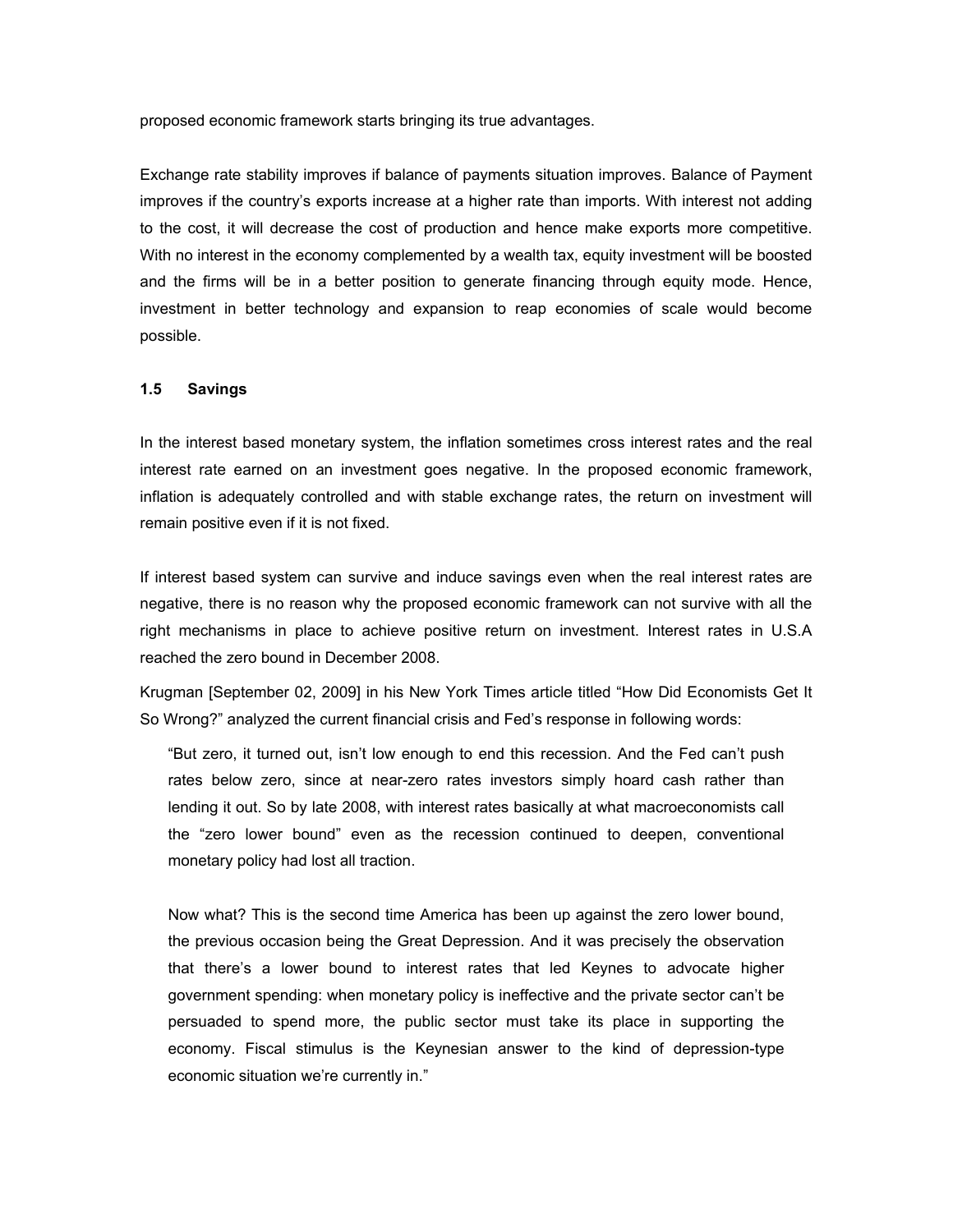The proposal presented in this book also favors fiscal expansion by way of decrease in tax rates, increasing tax base along with prohibition of interest and providing an alternative to interest based monetary system that will not have the problematic features of interest. Therefore, interest based system can be overtaken and the economy can be run on a sound footing provided the proposed holistic approach is taken and implemented with sincerity.

#### **2. Dealing with Scarcity of Capital**

Business cycles are a reality. Infact, as per Islam, they must exist as this world is a place for test and this test requires some people to be privileged and some to be deprived. The deprived and privileged are both tested for patience and thankfulness to Allah and how they take care of society and its needs. But, interest as a system of allocation of resources ensures a fixed return to one and variable/uncertain for another. That is why, business cycles affect borrowers negatively. Hence, leveraged companies thrive in upturns, but lose in downturns. Equity financing ensures justice.

Interest makes capital scarce, brings oligopoly in capital goods industries and monopolistic competition in consumer goods industries i.e. market imperfections. Market imperfections lead to mismatch between supply and demand, hence create downturns every now and then in economy. This downturn leads to monetary easing to increase Aggregate Demand, but the market remains imperfect even then because capital is still scarce with interest and no wealth tax (more prominently in developing countries with indirect taxes greater than direct taxes). If it is followed by cost-push inflation, it gives rise to Stagflation eventually. In Stagflation, monetary economics fail and further exacerbate the situation with output decreasing and capital made scarcer with increase in interest rates. Inflation can be better checked through supply chain management and removing market imperfections complimented by progressive taxation.

Business Cycles will continue to exist as they are natural, but the loss/profit would be shared. Therefore, markets will not produce speculative surplus output and that will stabilize business cycles.

Stagflation (Inflation rises and GDP growth decreases) defies both Okun's law (If GDP increases by 3%; unemployment decreases by 1%) and Taylor's Rule [Monetary tightening by more than unity (i.e. >1% increase in interest rates) for a unit % increase in inflation (i.e. 1%)].

Furthermore, Inflation in U.S is down, but not entirely due to monetary policy. Food prices are down due to subsidies and energy needs of U.S are also met not entirely using market (i.e. due to political factors and influence in resource rich countries to procure resources cheaply).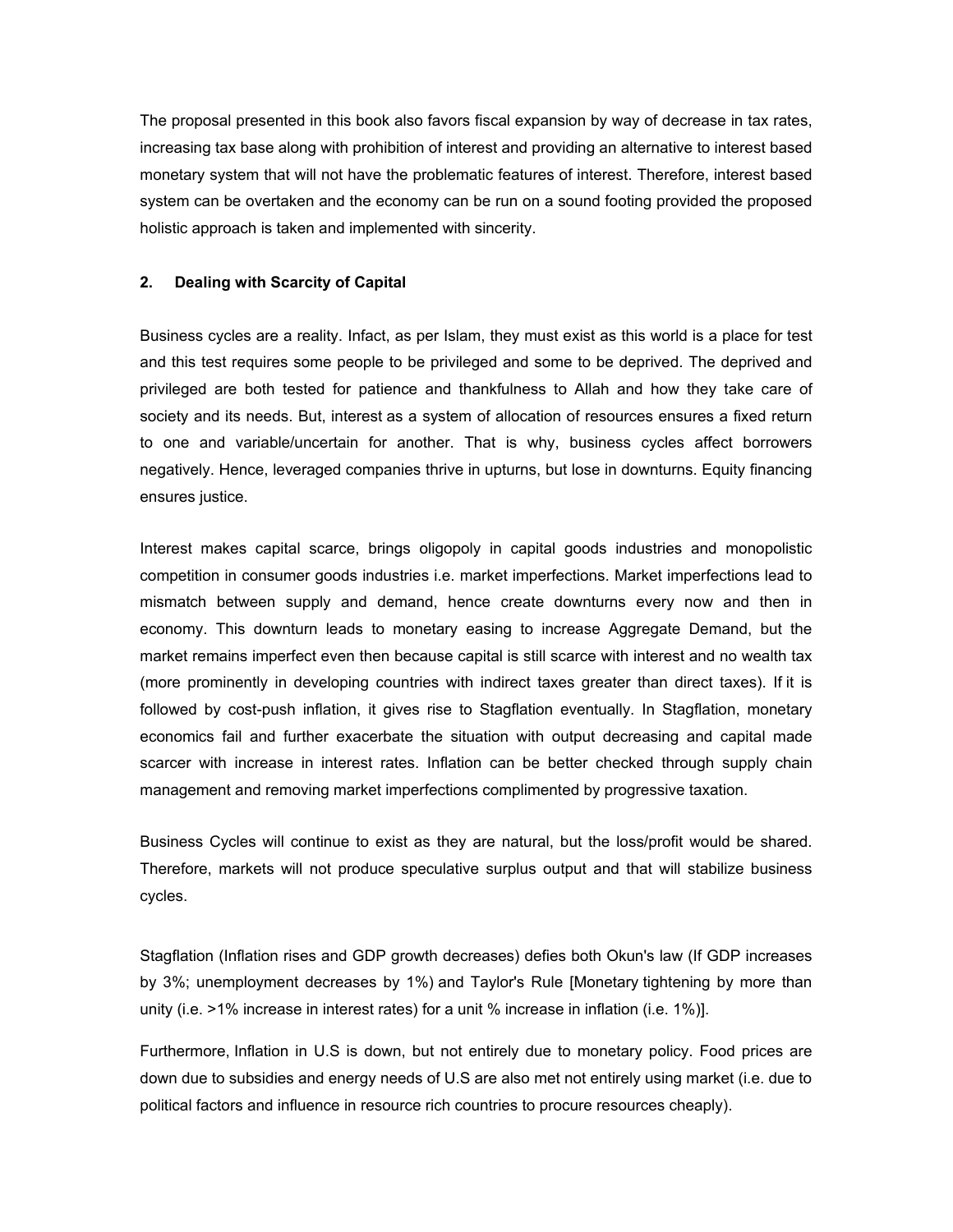Even if interest rates were decreased to around zero bound in U.S, Inflation has not risen. Economists especially from Chicago School analyzing Great Depression criticized Central Bank for having not adopted monetary easing and thereby worsening the sentiments. Great Depression, as we all know, occurred after Stock Market Crash. In the 'Great Recession' today, Central bank in U.S is not adopting tight monetary policy because inflation is tackled through nonmarket forces (Subsidies and Political influence in resource rich countries to meet demand at affordable prices) because U.S did not have that financial capacity nor the political influence at the time of Great Depression unlike today. But, this monetary easing has still not caused private investment and private sector borrowing to increase and the huge trade and fiscal deficit of U.S is still not causing the crowd out effect and same is the case in Pakistan after the reduction in policy rates.

These bearish sentiments in economic downturns, as Keynes said, can only be revived by Public investment either through increasing government expenditure in public sector enterprises or by providing subsidies to private sector enterprises. No matter how hard one tries to deny it, when one considers the bail-out package for financial sector as well as producing sector, one can not say government has no role to play in capitalism.

In a proposed Islamic economy, interest will be discontinued by a legal decree complimented by an imposition of broad based wealth tax (Zakah). An imposition of wealth tax (Zakah) would ensure that loanable funds increase even when there is no interest. The loanable funds would be invested in equity modes of financing including Mudarabah and Musharakah. Investments in equity will be exempted from wealth tax. This would ensure that investors get a minimum return i.e. tax savings plus income on their equity investments. This tax exemption would also ensure the availability and supply of loanable funds.

In an interest free economy, income only bonds could still be introduced. These bonds need to be serviced provided there is income. The service payments on these bonds will be tax deductible. Tax deductible feature would benefit issuer and the compulsory servicing of bond in case of income would benefit investors to invest in blue chip companies. Companies which are not in the ranks of blue chip companies would issue convertible income only bonds. Since there is a one sided promise, it will not be against any of the Islamic principles. Exemption of investment in income bonds would also ensure the availability and supply of loanable funds in income bonds market.

In the proposed financial framework, dividends will allowed to be tax deductible; thereby, benefiting the company to benefit from tax advantage and increase the frequency of dividend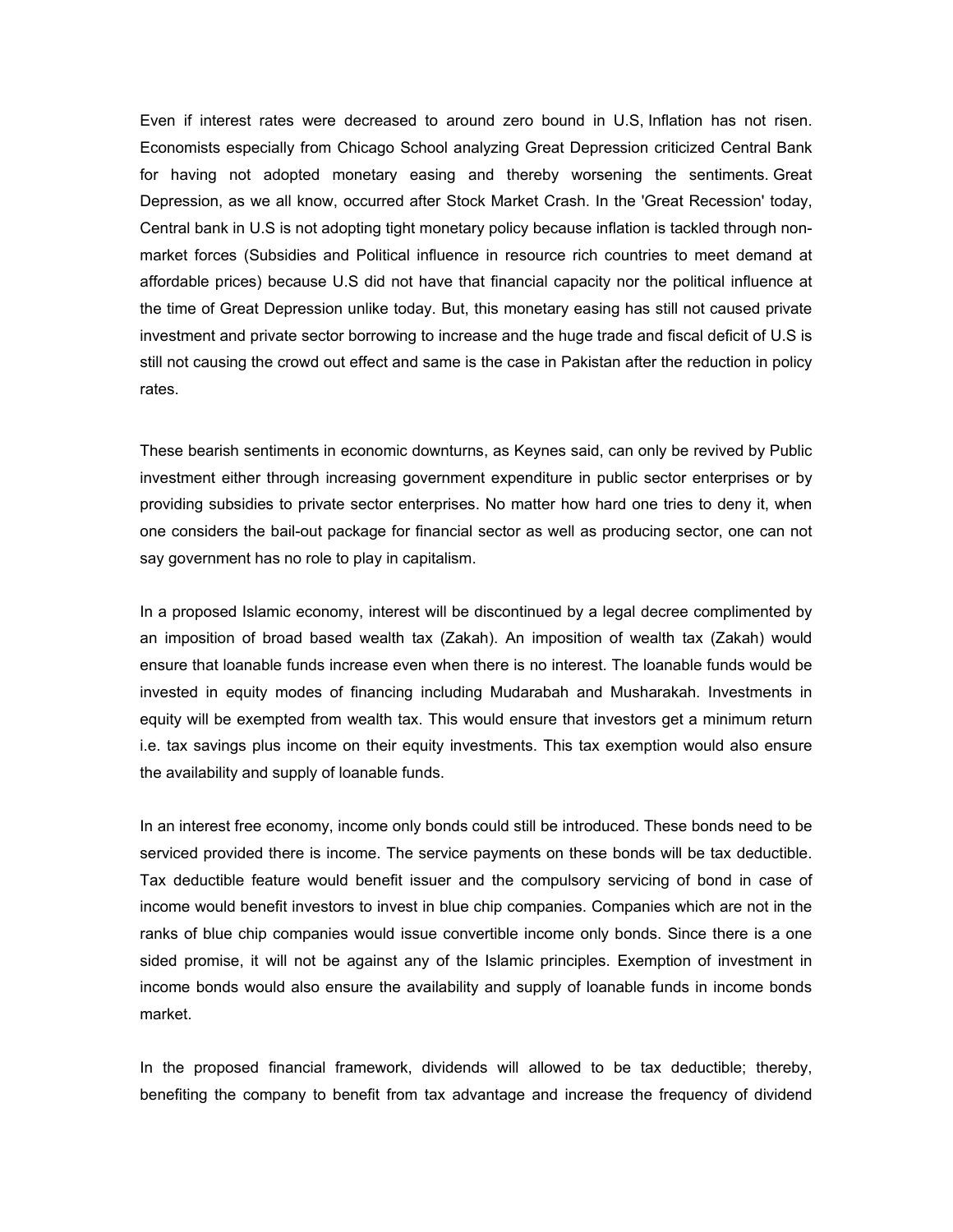payments and make it a regular feature. This will further boost and compliment the availability of loanable funds.

Modigliani & Miller (1963) argued that value of a levered firm is greater than the value of an unlevered firm. The difference in value comes from the tax benefit accruing to a levered firm. But, they ignored the bankruptcy costs and the case where even if a company is solvent, the economy may go through a recession.

Furthermore, if this tax benefit is provided to an unleveled firm by making dividends to be tax deductible; then, value of a levered firm may cease to have any extra value greater than an unlevered firm.

By discontinuing interest by way of a legal decree, primary market activities in equity markets will increase since companies will no longer be able to generate finance through debt. Therefore, increase in listed companies will expand the market and diversify trading opportunities for investors.

## **3. Role and Functions of Central Bank in Islamic Economy**

Islamic banking and the field of Islamic finance has grown appreciably and is continuing to do so. From deposit specific products initially, the industry now has alternatives for almost every financing need. This rapid growth and scope broadening urges us to not only look for alternatives in the Islamic commercial banking, but also focus on the regulator and its role and functions to enable it to work in conformity with Islamic principles and yet effectively carry out its functions of issuing currency, banker's bank, banker to the government, managing money supply by qualitative and quantitative measures and check price level to name a few.

Interest free banking has been introduced in many Muslim countries since 1960. It has widened in scope, size, sophistication and reach ever since then. In academic literature relevant to the role and functions of central bank and monetary management based on Islamic ideals, we find concepts such as refinance ratio (Siddique, 1982), Qard-e-Hasan ratio (Khan, 1982), Mudarabah based lending between commercial and central banks and restricting high powered money by way of RRR than relying on OMO (Chapra, 1983), Time Multiple Counter Loan (Mehmood, 1991), composite stock (Zangeneh & Salam, 1993) and central bank having equity stake in commercial banks (Uzair, 1982) to name a few.

Now, we come to the various practicable alternatives that have been suggested to see whether the literature offers us a clue as to how capital may be priced holistically and look for various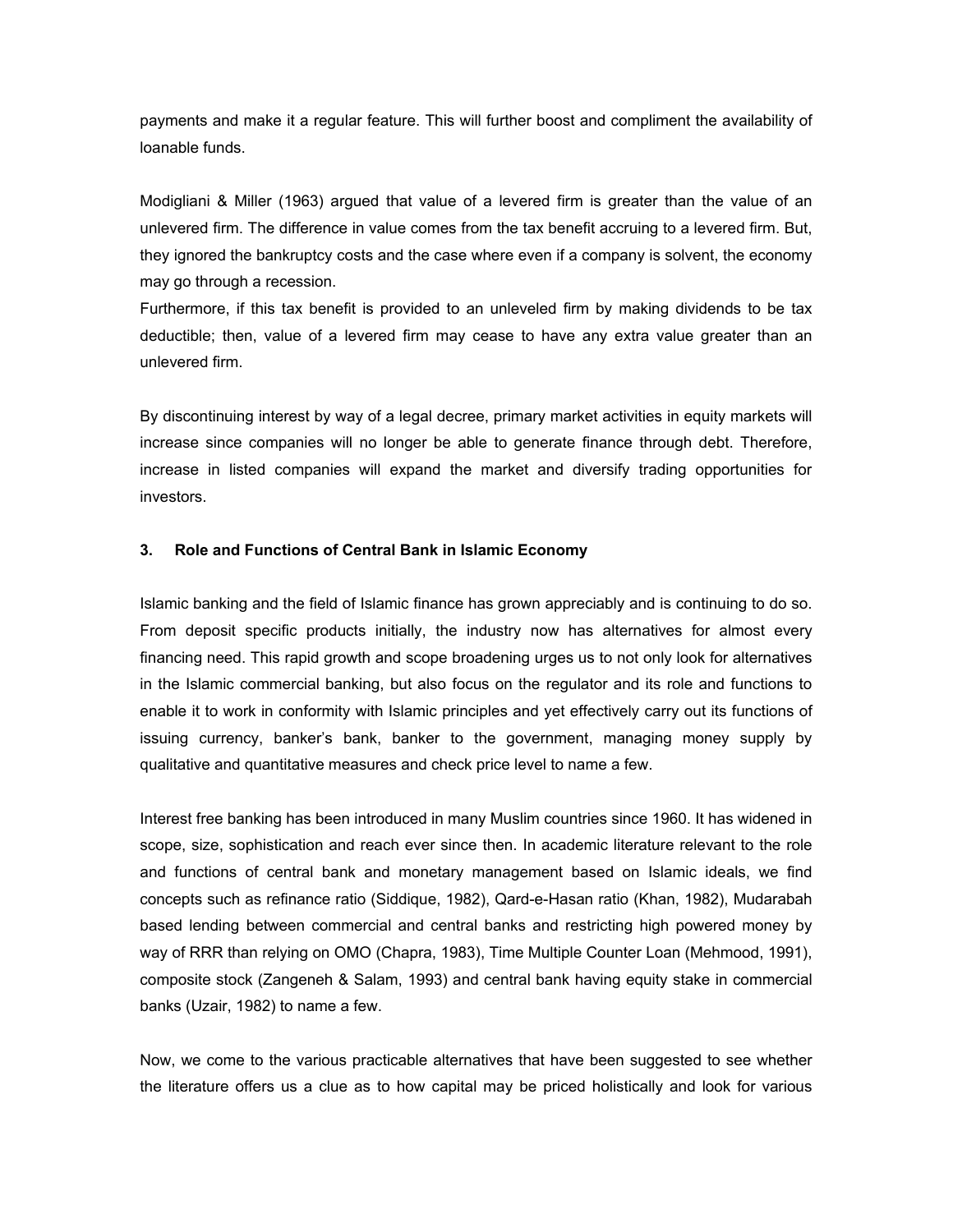ways in which a central bank in an interest free economy can carry out its functions and roles. Chapra (1983) realizing that the two important instruments of monetary policy in the capitalist economy, discount rate and open market operations in interest-bearing government securities will not be available, he recommended following important measures for devising an alternative system of central banking in Islamic finance.

#### i) Managing Monetary Base

Central bank should make the total Mo created by it available partly to the government and partly to the commercial banks and the specialized financial institutions. The part of Mo made available to the government should be an interest-free loan to enable the government to finance its social welfare projects. The part of Mo made available to the commercial banks should be treated as Mudarabah advances and the profits realized from these should be made available to the government to finance projects designed to eliminate poverty and reduce income inequalities. The part of Mo made available to specialized credit institutions should also be a Mudarabah advance and be used mainly for financing productive activities of self-employed persons, farmers, cottage industries and other small businesses which, though viable and socially necessary, are unable to obtain funds from commercial banks. The government would pay actual service charge to the commercial banks who acted as agents to mobilize funds from general public. This service charge would not be Riba as it will not involve time value of money and only actual cost of mobilizing funds would be reimbursed.

#### ii) Public Share of Demand Deposits

A certain proportion of commercial bank demand deposits up to a maximum of, say, 25 per cent, should be diverted to the government to enable it to finance socially beneficial projects in which profit-sharing is not feasible or desirable. This should be in addition to the amount diverted to the government by the central bank for expanding the monetary base (Mo). The rationale behind this proposal is that firstly, the commercial banks act as agents of the public for mobilizing the society's idle resources; secondly, the banks do not pay any return on demand deposits; and, thirdly, the public does not bear any risk on these deposits if these are fully insured. Hence it would be fair to expect that the society's idle resources thus mobilized should be used for social benefit except to the extent to which the society permits the commercial banks to use them for private benefit in the larger social interest. One of the important ways of using them for social benefit would be to divert a part of the demand deposits thus mobilized to the public treasury to finance socially beneficial projects without imposing any interest burden on the public exchequer.

#### iii) Statutory Reserve Requirement

Commercial banks should be required to hold a certain proportion, say, I0-20 per cent, of their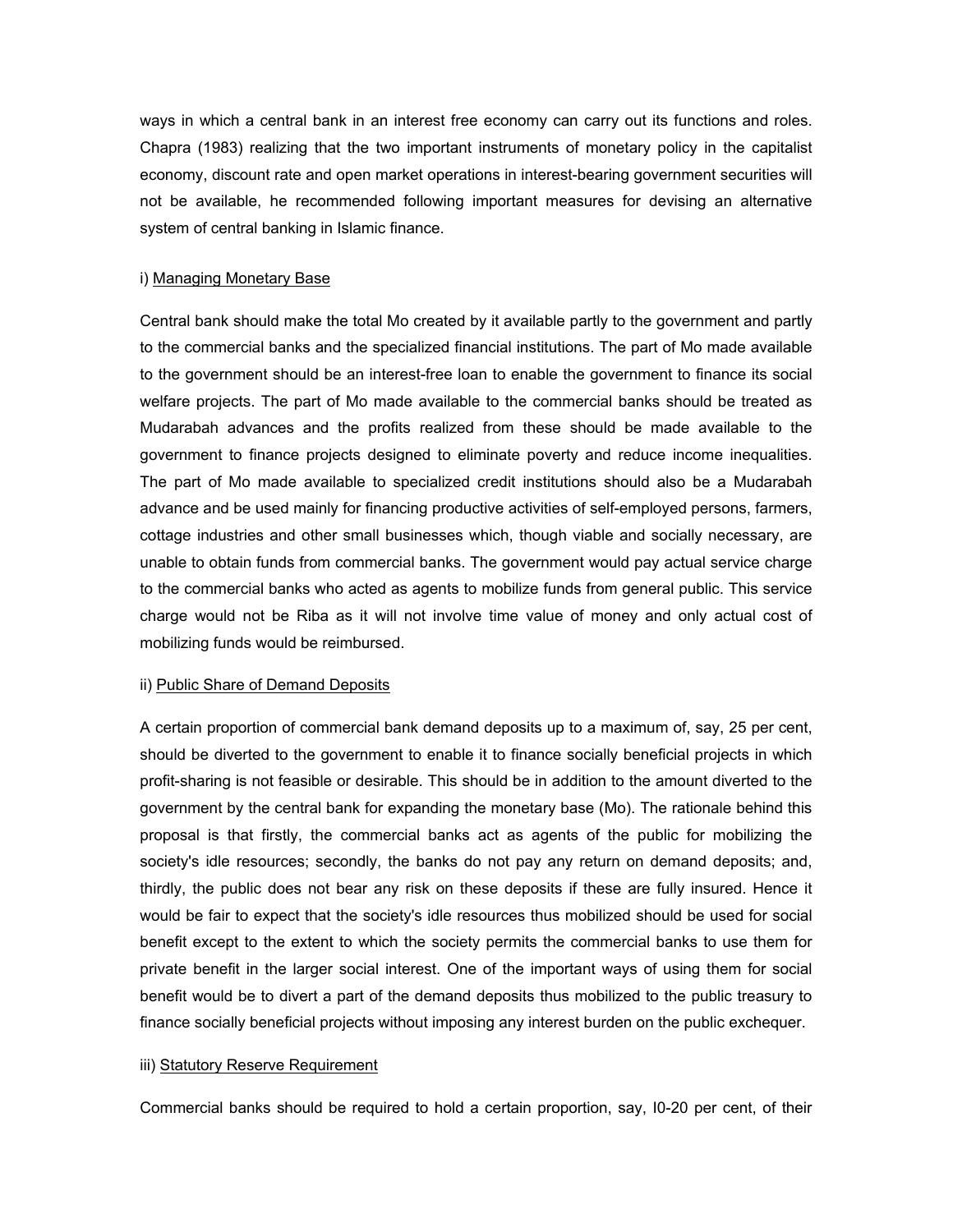deposit liabilities with the central bank as statutory reserves. The central bank-should pay the commercial banks the cost of mobilizing these deposits just as the government would pay the cost of mobilizing 25 per cent of demand deposits diverted to the government. This statutory reserve requirement could be varied by the central bank in accordance with the dictates of monetary policy. The rationale behind a statutory reserve requirement only against demand deposits is that the Mudarabah deposits would constitute a part of bank equity in an Islamic economy and since there is no statutory reserve requirement against other forms of equity, there is no reason why Mudarabah deposits should be subject to such a requirement.

He further highlighted the benefits of his proposal on public finance by explaining that the government's financial problems would also be solved partly because, firstly, additional interestfree resources would be made available to the government in the form of created money, and secondly, a certain proportion of all commercial bank demand deposits would also be made available to the government. This would carry a service charge which would be considerably smaller than the heavy interest burden which makes the rich richer through interest receipts and the poor poorer through additional taxes levied to service the public debt.

Siddiqui (1982) supported the use of "refinance ratio" i.e. central bank refinancing a part of the interest-free loans provided by commercial banks to influence the volume of short term credit extended by the commercial banks. Khan (1982) advocated the use of "qard-hasnah" ratio i.e. the percentage of demand deposits that commercial banks are obliged to lend as an interest free loan to influence the availability of credit.

Uzair (1982) proposed that a central bank can acquire equity stake in commercial banking by holding 25% of the capital stocks of the commercial banks. He opined that it would give a permanent source of income to the central bank and enable it to better play its role as a lender of last resort. However, his proposal is criticized on the basis of bringing conflict of interest between regulator and private banking institutions.

Zangeneh & Salam (1993) presented two possible alternatives for money management i.e. alternative of discount rate and open market operations in Islamic finance. They recommended that the central bank could charge the borrowing bank a weighted average rate of return in different sectors of the economy plus or minus a discretionary premium to discourage borrowing if the economy is facing inflation. In recession, the central bank could charge the borrowing bank a weighted average rate of return in different sectors of the economy minus a discretionary discount (i.e., provide a subsidy) to encourage borrowing from the central bank. In this mechanism, the central bank would charge the borrowing bank a rate depending on the profit rate that prevails in the economy, plus or minus a policy premium or discount factor depending on the condition of the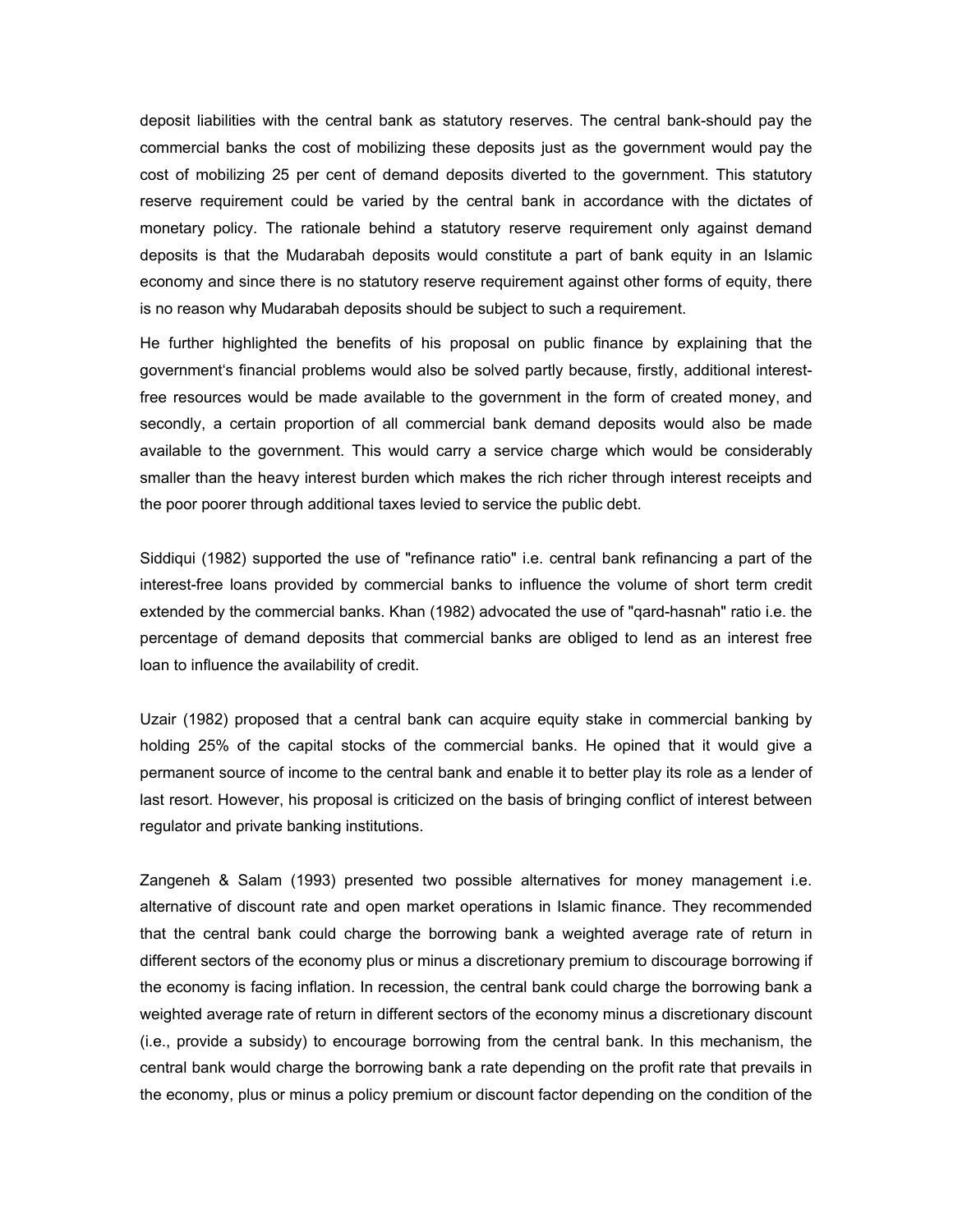economy. At the time of providing funds, the central bank could use the last month's, last quarter's, or last year's data to calculate the relevant rate for short term borrowings of commercial banks. However, as soon as the central bank determines the actual profit rate for that particular time period, it could recalculate its share of the profit or losses, based on the agreed terms at the time resources were made available by the central bank, and charge the commercial bank for the loan or reimburse the bank for the overcharges.

Secondly, while recommending the alternative to traditional OMO in interest based banking, they recommended that the central bank could perform its open market operations in terms of a "composite stock" representing the central bank's ownership of all of the government and government agencies' owned enterprises. By trading a "composite stock" rather than individual private or public company's stocks, the potential problem of exerting undue influences on the price of a company's stocks is avoided.

As can be observed from this literature review that efforts have been made in the past to delineate a mechanism for managing money supply (by limiting high powered money, using variable required reserve ratio, using full reserve ratio etc) instruments to be used in Islamic money market (Productive sector performance linked instruments for liquidity management), managing liquidity in financial sector (using two-way Mudarabah model, refinance ratio, Qard-e-Hasan ratio, composite stocks etc) and the role and functions of central bank. But much of that academic research has not translated into practice.

In the following lines, we propose a distinct, viable and stable alternative benchmark for public finance which will be usable for pricing government bonds, the trading in which will create a source of public debt financing and replacing conventional OMO by providing a base instrument in OMO in Islamic monetary framework.

#### **Institution of Zakat: Alternative for Public Finance**

Zakah is a religious obligation to pay a part of wealth and income to the government. Nisaab on wealth was basically specified in silver. For calculation purposes, people used the cross rate between gold and silver and determined their nisaab in gold as well. This cross rate has changed historically; that is why, we will have to resort to the original base i.e. 612 grams of silver. One important implication of this principle is that tax exemption amount in silver is much lower than gold using current cross rate and hence taxable assets will increase in magnitude. If the wealth, production or livestock exceeds the minimum exemption limit, Zakah would be levied as per the ceiling rates defined for each category of wealth or production.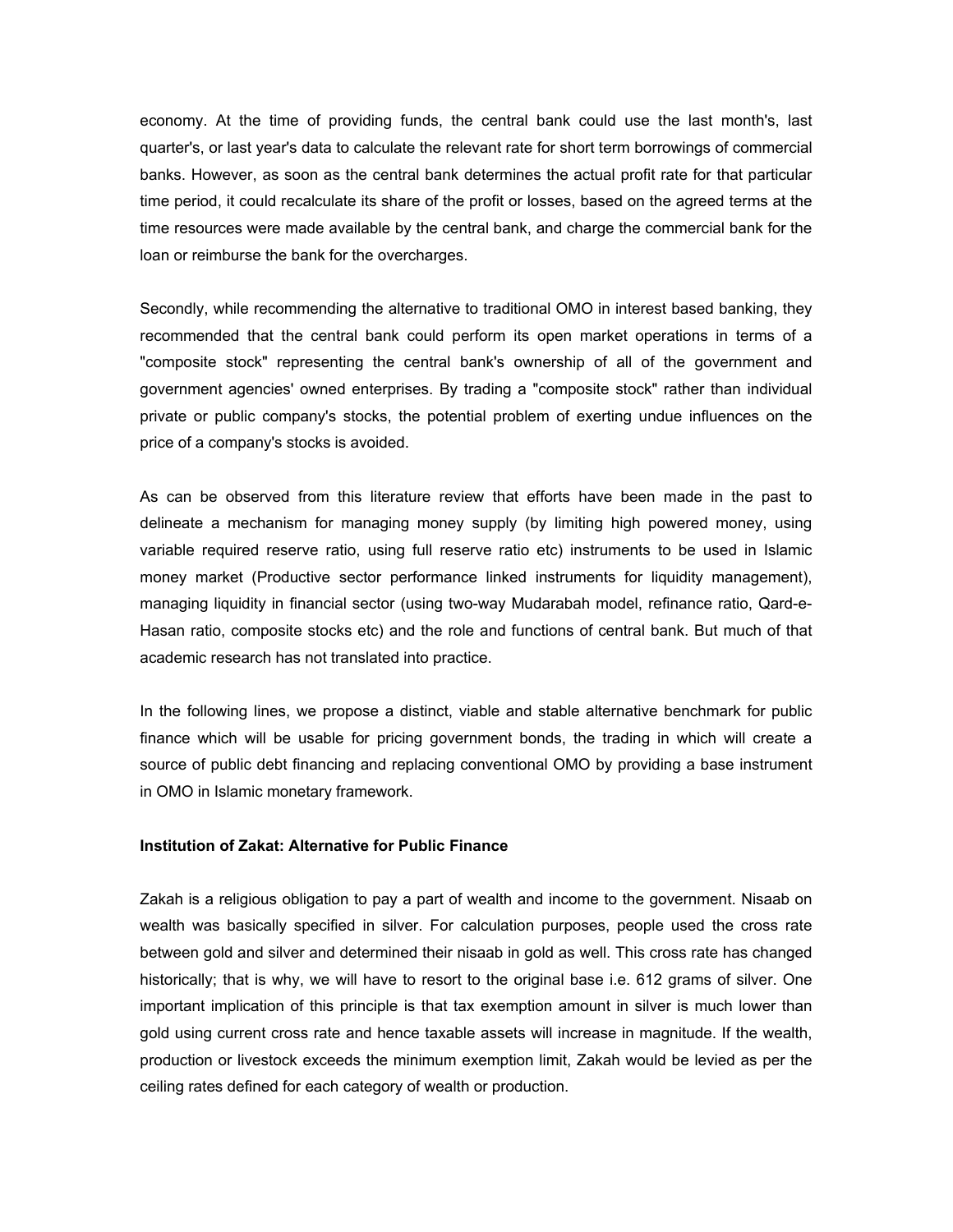It is generally understood that Zakah is only 2-½% on capital. But rates of Zakah are different on various heads of income. Agriculture economy existed 1400 years ago. If there was Zakah on agricultural produce, there should be Zakah on industrial produce if it exists today. Ushr and Khums was in principle a production tax. It should be imposed today on all heads of income and production (Ghamidi, 2007).

The classification is as follows:

a) 2-½% on cash, wholesale value of held for trade inventory and capital in excess of need payable once a year at a particular set date. Diamond and precious stones should be taxable as Zakah is paid out of wealth and all that constitute wealth should be taxable. Property/Vehicle & other assets used for personal consumption beyond a limit (in excess of need) should also be taxable.

b) 5% on production using both labor and capital. It is applicable on production in industries and agriculture or on any other income earned where both labor and capital are utilized. It is charged at the completion of the production process.

c) 10% on production using either labor or capital. It is applicable on rental income, dividend income, income from selling securities yielding capital gains, salaries and pure service industries such as consultancy. It is charged as soon as the income is realized.

d) 20% on production using neither labor nor capital. This is applicable on treasure or any other natural gift obtained without using neither labor nor capital.

Production is not limited to agriculture nowadays, but major part of it is coming from industries. Therefore, Nisaab for industrial production will have to be defined for the first time. As discussed above, Nisaab implies the minimum exemption amount; it can be increased as well as defined afresh on new assets, production or income added into the tax net over time.

To estimate Zakat, the following model is established:

$$
ZR = 0.025 [ZA - (MNA \times P_{MNA}]
$$

**Where** 

ZR = Potential Aggregate Zakat Revenue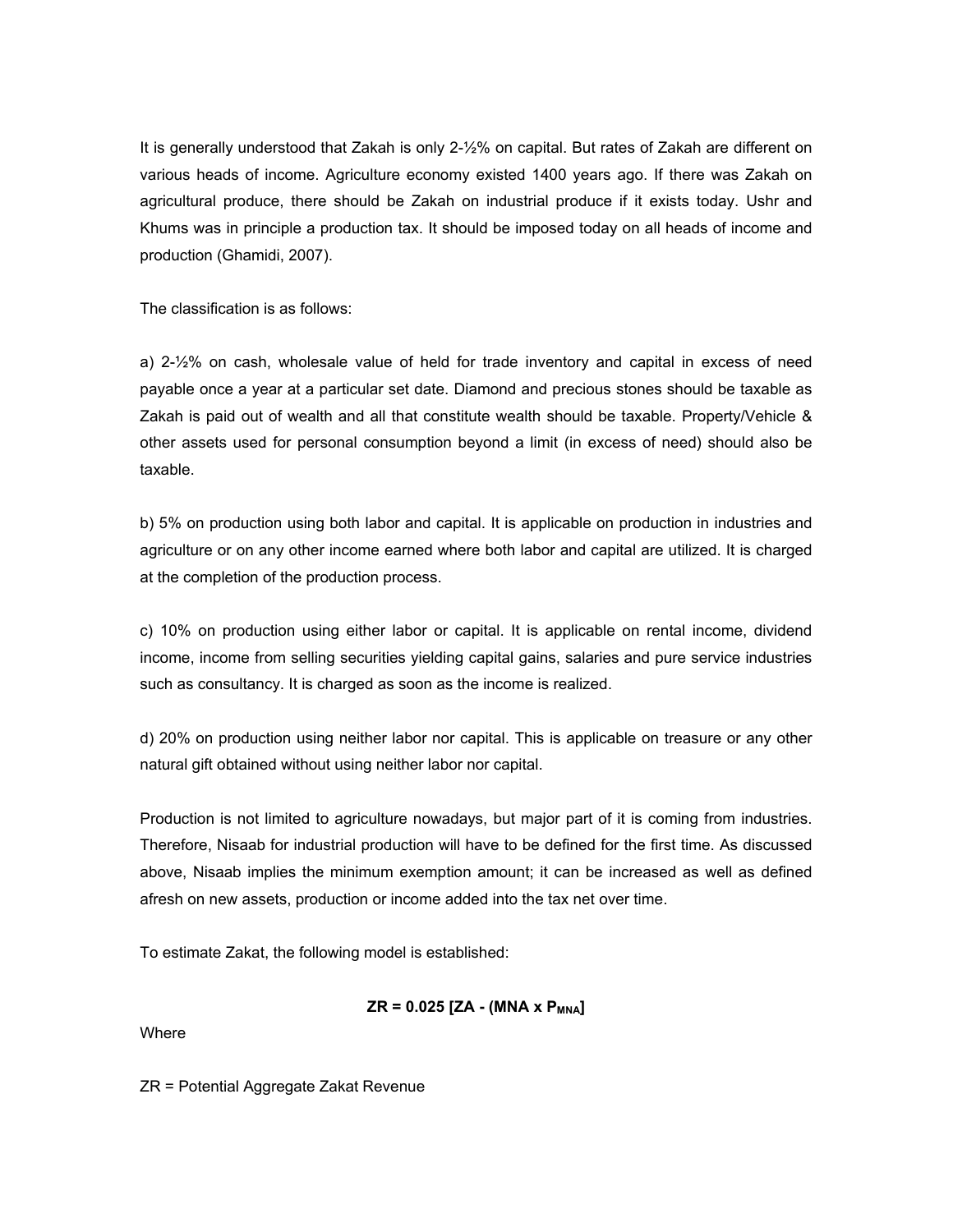ZA = Potential Aggregate Zakatable Assets MNA = Minimum Nisab Amount i.e. market value of 612 grams of silver  $P<sub>MNA</sub>$  = People with Minimum Nisab Amount

Zakatable assets include all assets above the value of nisab except the assets in personal use and means of production. Minimum Nisab Amount is the market value of 612 grams of silver. Population with minimum nisab amount is to be estimated looking at wealth distribution of population.

On the surface, it can be seen that as zakatable assets increase, Zakat revenue increases and as population with minimum nisab amount increases, Zakat revenue also increases. Minimum nisab amount in silver terms would remain constant, but is value in currency would change. But, the effect of inflation would impact almost all endowments of an individual overtime.

## **Alternative for Public Finance Other Than Zakat**

Saleem (1992) has pointed three narrations of the Prophet explaining that the government cannot levy any tax other than Zakah. This will serve as an automatic check on the government to effectively and efficiently collect and spend the proceeds of Zakah.

The narrations of the Prophet explaining this rule are mentioned below:

a) There is no [legal] share [for the society] in the wealth [of people] except Zakah." (Ibni Maajah: Kitab-uz-Zakah).

b) "After you have paid the Zakah of your wealth, you have paid [all] that was [legally] required of you." (Ibni Maajah: Kitab-uz-Zakah).

c) "No tax-imposer shall enter paradise." (Abu-Daud: Kitab-ul-Khiraj).

Looking beyond imposing more taxes, we have another alternative proposed by eminent scholar Muhammad Taqi Usmani. Usmani (2003) proposed issuance of GDP growth linked instruments to finance public debt. His proposal can be further polished by making a secondary market for it by directing banks to meet their statutory requirements through this instrument. This instrument will be a major investment alternative for money market players.

It will not be the same as bonds indexed for inflation. Bonds indexed for inflation are not recommendable as inflation does not always imply growth in production especially in stagflation. Moreover, inflation is more subjective and relative a measure to index an instrument with. Indexing the instrument based on Nominal GDP growth rate will be appropriate as the benchmark used will be related to production.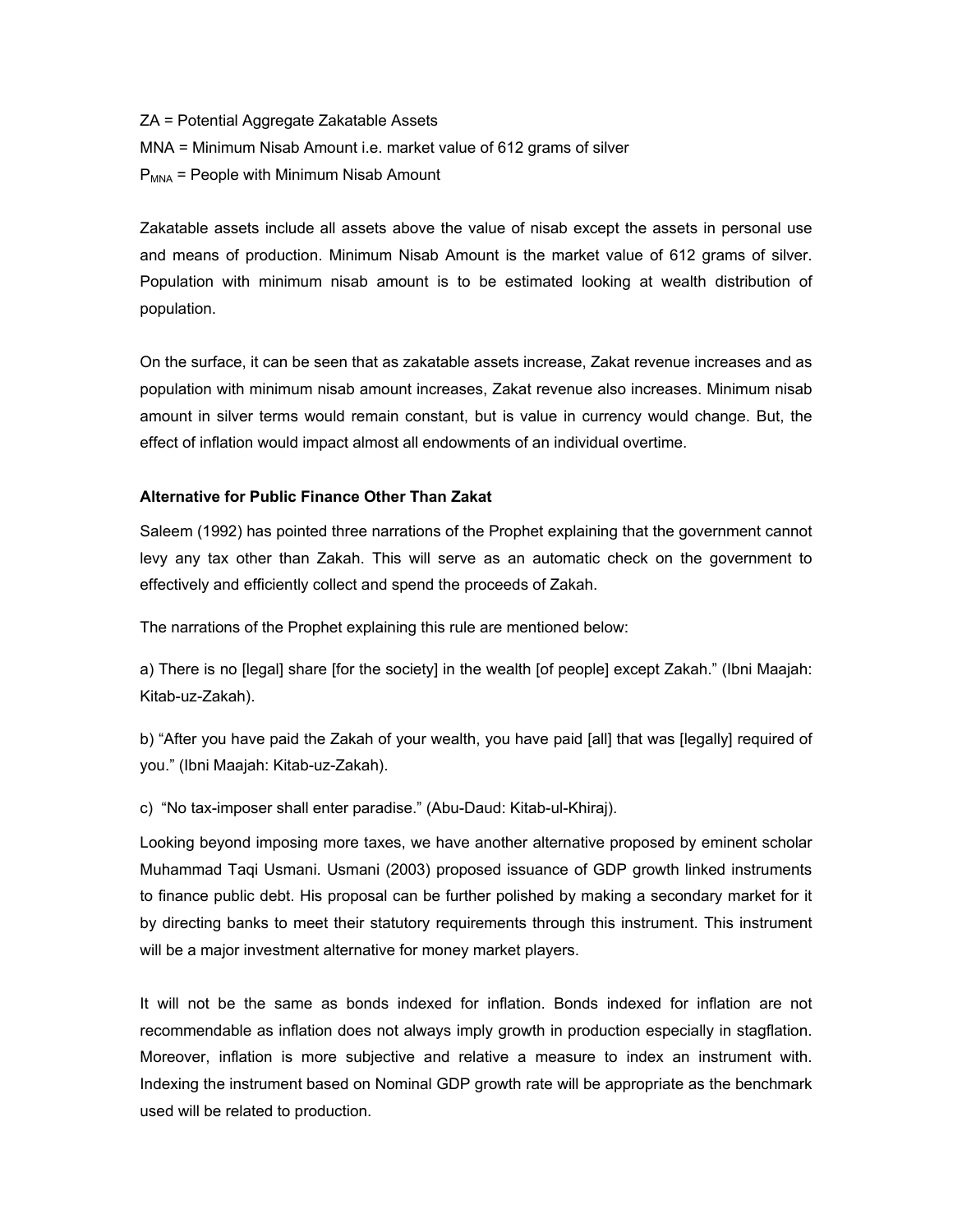In the figure below, data for the period 1970-2008 for a group of big economies i.e. America, Britain, Canada, China, the euro area, India and Japan is shown on the variables Nominal Interest Rates (t) and Nominal GDP Growth Rate (t-1) since Nominal GDP responds to interest rate changes as it decreases aggregate demand for the subsequent period, a lag variable for GDP i.e. GDP (t-1) is taken.



**Figure 1: Nominal GDP (t-1) and Nominal Interest Rates (t) for a group of big economies (Source: The Economist)** 

It can be seen that both variables virtually moved together throughout the period and especially since 1990. Therefore, it is plausible to use Nominal GDP growth rate as the benchmark for Islamic money market. Since this figure confirms the movement of both variables in the same directions, it can be used for indexing multilateral loans, loans between central banks and between central banks and international financial and development organizations such as IMF, WB, IDA, IDB, ADB etc.

It will not only compensate the financier for parting with liquidity and capital, but also provide a stable mechanism for recipient countries to get out of debt trap with debt servicing linked with output performance benchmark and it will provide relief in the balance of payment and foreign debt management to central banks in developing countries.

## **Conclusion**

This paper reviewed limited, but precious academic literature on central banking and monetary management in Islamic finance. It discussed the building blocks of an Islamic monetary system. It discussed how savings would feature despite discontinuation of interest, how inflation will be